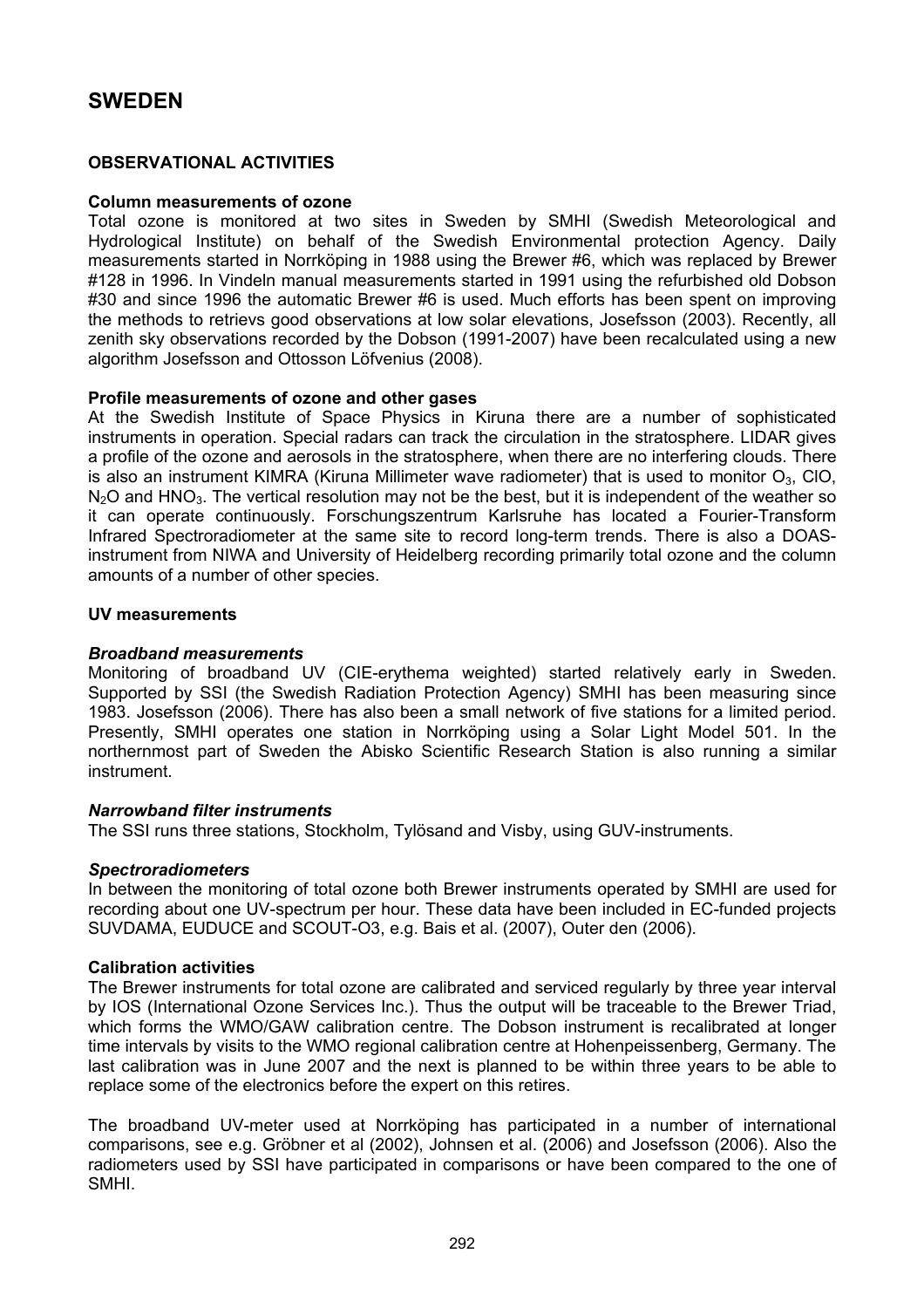Due to lack of funding the absolute calibration (lamp or intercomparisons) of the spectroradiometers have not been done for recent years.

## **RESULTS FROM OBSERVATIONS AND ANALYSIS**

Controlled and processed total ozone and broadband UV-data are available from SMHI-web site and/or WOUDC. Below is shown a summary of various observations made at Norrköping, Sweden. Interestingly, the Brewer spectrophotometer data can also be used to compute the aerosol optical depth (AOD), Cheymol et al (2006).



**Figure 1: Long-term, 1983-2007, CIE-weighted UV, total ozone, global radiation and sunshine duration from Norrköping, Sweden. A linear trend is tested on the level of 95% significance for each variable.** 

# **THEORY, MODELLING, AND OTHER RESEARCH**

## **Modelling**

In early 2000 the STRÅNG-model system Landelius, Josefsson and Persson (2001) was launched, see <http://produkter.smhi.se/strang/>as a co-operation between SMHI, the Swedish Environment Protection Agency and the Swedish Radiation Protection Authority. Now, there is over 10 years of hourly data available for anyone to download, period 1999- up to yesterday. The modelled variables are CIE-weighted UV, global radiation, direct solar radiation, sunshine duration and photosynthetic photon density (PAR). The geographical area covers a large part of northern Europe with a present spatial resolution of 11 km. Swedish data has also been used for reconstruction of past UV-variation and for validation of these methods, see e.g. Kaurola et al (2007), Lindfors et al (2007).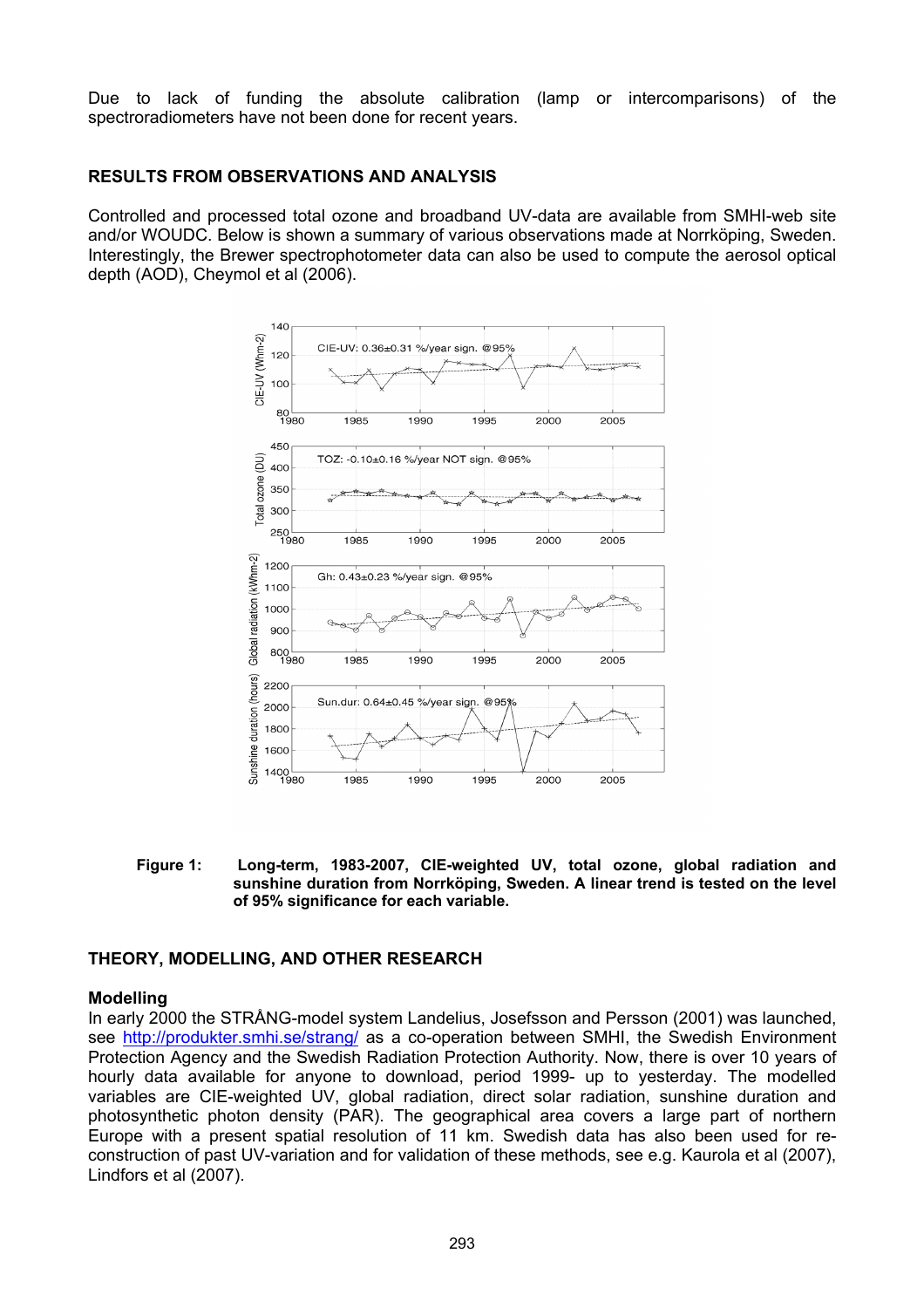## **Satellite**

The Swedish satellite Odin has now been in orbit for more than seven years. On board there are two instruments with connection to stratospheric studies a microwave radiometer, SMR, and an optical spectrograph, OSIRIS. At Chalmers University of Technology data have been assimilated from the SMR instrument into an atmospheric model. From this it is possible to estimate the ozone loss over the period 2002-2007 caused by anthropogenic influence Rösevall et al.(2007a, 2007b, 2008). Using the OSIRIS instrument and limb scatter observations both ozone and nitrogen dioxide can be retrieved with global coverage and also vertical resolution. These data can be used for validating atmospheric models, Haley et al. (2004), Brohede et al. (2007a, b, c) Haley and Brohede (2007), Brohede, Jones and J´egou (2007). Some work has also been done at Stockholm University to validate photochemical models using satellite ozone and nitrous oxide data, Khosrawi et al. (2006).





# **DISSEMINATION OF RESULTS**

## **Data reporting**

Daily total ozone data are submitted once a month to the WOUDC. These data are also available at the [www.smhi.se](http://www.smhi.se/) where also daily UV can be downloaded.

## **Information to the public**

General information on the stratospheric ozone and UV-radiation can be found at [www.smhi.se](http://www.smhi.se/) and at [www.naturvardsverket.se/](http://www.naturvardsverket.se/)

The SSI (the Swedish Radiation Protection Authority) has more public information on their web-site [www.ssi.se](http://www.ssi.se/) and in addition near real-time data from their three sites with UV-measurements. This governmental authority also produce brochures and some of them are possible to download from their web site. They have also had activities with the goal to change the behaviour of people mainly directed towards children. One activity was to publish and distribute "A book about the sun" to all kindergartens (8000) in Sweden, <http://www.ssi.se/UVindex/PDFer/EnBokOmSolen.pdf> another one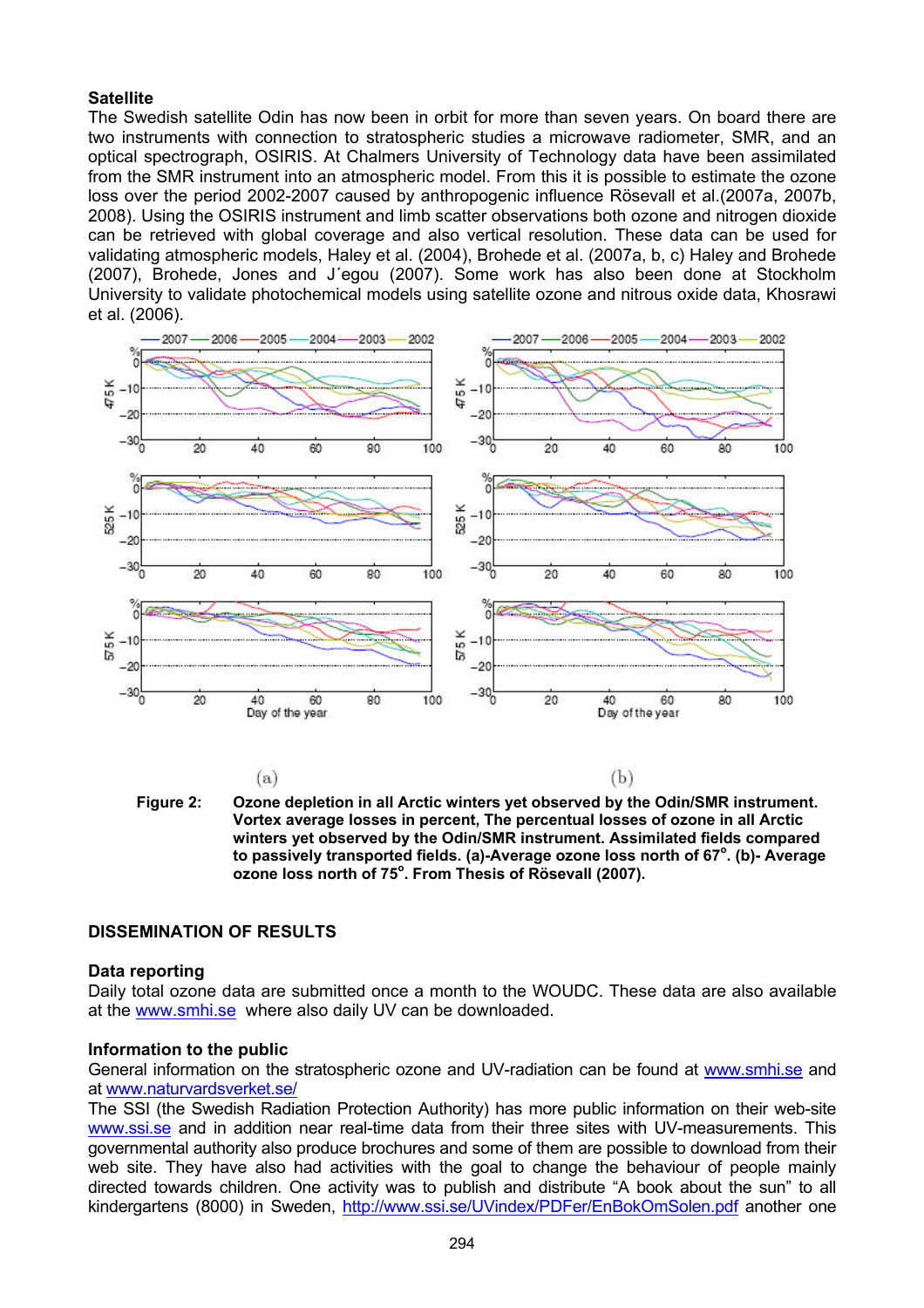was to educate the teachers of preschools and primary schools on the basics of and risks of UV. Collaboration with the Swedish Life Saving Society offers sun protection information to many thousands of children every year.

The distribution of the daily UV-index forecasts from SMHI started in 1993 at the end of June and lasted to the end of the summer. In 1994 the distribution started in spring as a weekend forecast at the end of each week. This forecast was valid for clear skies and for the optimal slope (the sloping surface receiving the maximum radiation). During the summer season the daily forecast produced included the effect of clouds.

At a WMO-meeting in July 1994 it was agreed that the UV-information to the public should be harmonised. The meeting agreed on a minimum set of criteria that the UV-information should be based on. Starting in spring 1995 the Swedish UV-index was changed according to these recommendations. One large change was the introduction of the new action spectrum (from ACGIH-NOISH to the CIE-erythemal action spectrum recommended by WMO, WHO and ICNIRP. For the public the most apparent change was seen in the new scale range. This was a shift from 0-100 to roughly 0-16.

In 1996 the UV-index forecast of SMHI was introduced on the World Wide Web (http://www.smhi.se) as a Table for 15 regions in Sweden and three resorts. Next year, 1997, the graphical layout was improved and since then the daily course of the UV-index is presented for a number of climatological similar regions in Sweden. During the first winters there was no forecasting of UV-index done. The season started in late March and stopped at the end of August. After the year 2000, it is in operation all the year around. There is also some additional text presenting the some specific features of interest regarding UV-radiation in general.

## **Relevant scientific papers**

- *Bais A.F., S. Kazadzis, C. Meleti, N. Kouremeti, J. Kaurola, K. Lakkala, H. Slaper, P.N. den Outer, W. Josefsson, U. Feister and M. Janouch (2007), Variability in spectral UV irradiance at seven European stations, pp.27- Proceedings of the UV confrerence 18-20 September 2007, Davos, Switzerland, Edt J Gröbner, PMOD, Davos, Switzerland, July 2007.*
- *Brohede S., Jones A., and J´egou F. (2007), Internal consistency in the Odin stratospheric ozone products, Can. J. Phys., 85, 1275–1285, doi:10.1139/P07-142, 2007.*
- *Brohede S., Haley C. S., McLinden C. A., Sioris C. E., Murtagh D. P., Petelina S. V., Llewellyn E. J., Bazureau A., Goutail F., Randall C. E., Lumpe J. D., Taha G., Thomasson L. W., and Gordley L. L., (2007a), Validation of Odin/OSIRIS Stratospheric NO2 Profiles, J. Geophys. Res., 112, doi:10.1029/2006JD007586.*
- *Brohede S., McLinden C. A., Berthet G., Haley C. S., Murtagh D., and Sioris C. E. (2007b), A Stratospheric NO2 Climatology from Odin/OSIRIS Limb-Scatter Measurements, Can. J. Phys., 85, 1253–1274, doi:10.1139/P07-141.*
- *Brohede S., McLinden C. A., Urban J., Haley C. S., Jonsson A. I., and Murtagh D. P. (2007c), Odin Stratospheric Proxy NOy Measurements and Climatology, submitted to Atmos. Chem. Phys.,manuscript number: acpd-2007-0656, 2007.*
- *Cheymol, A., H. De Backer, W. Josefsson, and R. Stübi (2006), Comparison and validation of the aerosol optical depth obtained with the Langley plot method in the UV-B from Brewer Ozone Spectrophotometer measurements, J. Geophys. Res., 111, D16202, doi:10.1029/2006JD007131.*
- *Gröbner J., D.Rembges, A.F. Bais, M. Blumthaler, T. Cabot, W. Josefsson, T. Koskela, T.M. Thorseth, A. R. Webb, and U. Wester (2002), Quality assurance of reference standards from nine European solarultraviolet monitoring laboratories, Applied Optics, Vol.41, No.21, 20 July 2002.*
- *Haley C. S., Brohede S. M., Sioris C. E., Griffioen E., Murtagh D. P., McDade I. C., Eriksson P., Llewellyn E. J., Bazureau A., and Goutail F. (2004), Retrievals of stratospheric O3 and NO2 profiles from Odin Optical Spectrograph and InfraRed Imager System (OSIRIS) limb-scattered sunlight measurements, J. Geophys. Res., 109, doi:10.1029/2004JD004588, 2004.*
- *Haley C. S. and Brohede S. (2007), Status of the Odin/OSIRIS Stratospheric O3 and NO2 Data Products, Can. J. Phys., 85, 1177–1194, doi:10.1139/P07-114.*
- *Johnsen B. et al. (2006), International intercomparison of multiband filter radiometers in Oslo 2005. In Proceedings of SPIE Europe Remote Sensing conference in Stockholm 11-14 Sept 2006.*